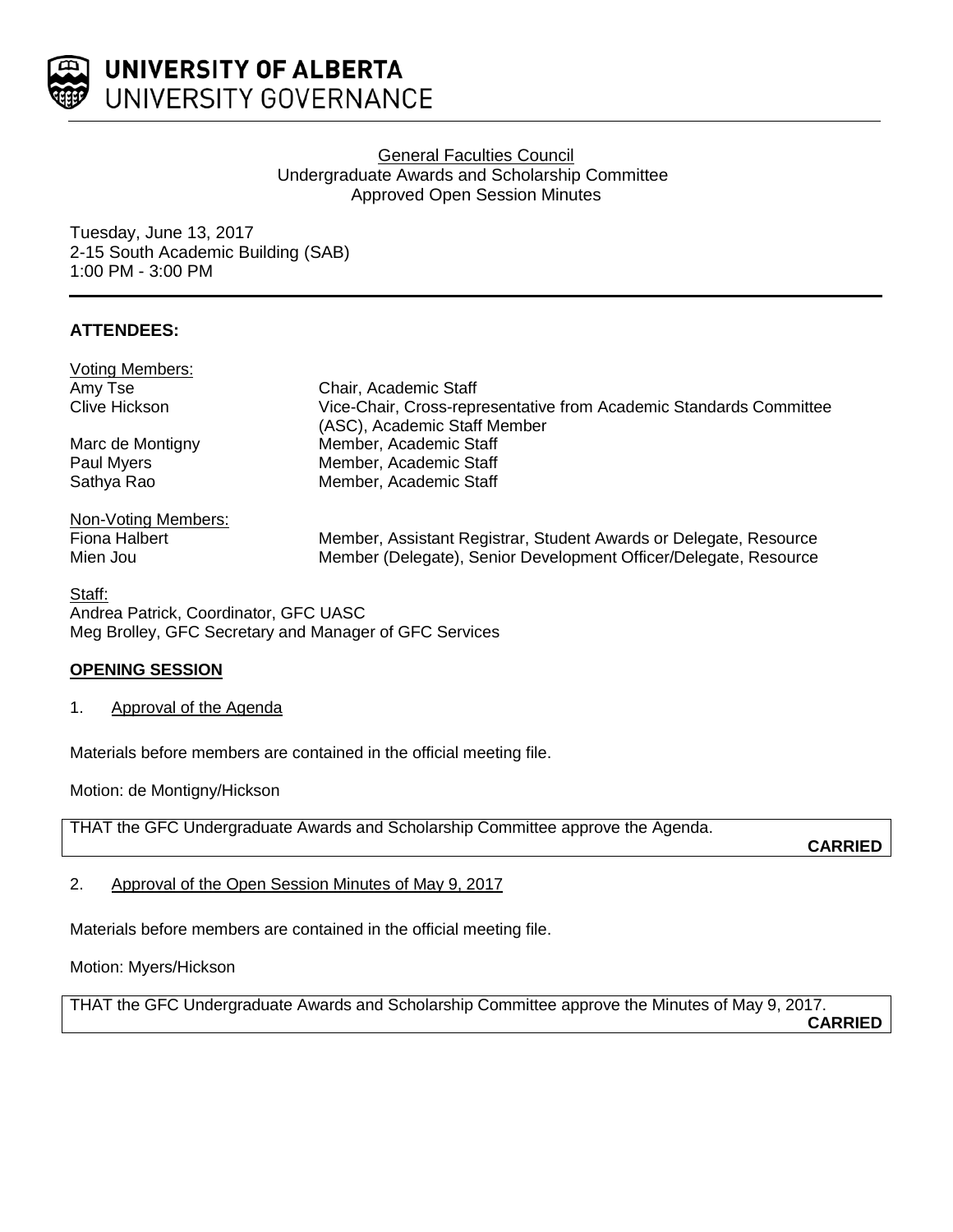## 3. Comments from the Chair

The Chair thanked Ms Danielle Lamb, Development Specialist, Office of the Registrar, for her dedicated service to the Committee on her last meeting of GFC UASC.

## **ACTION ITEMS**

## 4. New Undergraduate Awards and Bursaries for Approval

Materials before members are contained in the official meeting file.

*Presenter(s)*: Danielle Lamb

*Purpose of the Proposal*: To approve new undergraduate awards, scholarships and bursaries.

#### *Discussion*:

In addition to suggesting a number of editorial amendments to the items, members engaged in discussion relating to: the process around determining financial need; whether scholarship recipients are eligible for bursaries, awards are categorized as income; that there are a number of new awards which apply to student athletes at Augustana Faculty; clarification on Teaching Assistantships; the process of determining proof of identity for Aboriginal students, and why Faculte Saint-Jean awards are not published in French.

#### Motion: de Montigny/Hickson

THAT the GFC Undergraduate Awards and Scholarship Committee approve, under delegated authority from General Faculties Council, new Undergraduate Student Awards and Bursaries, as submitted by Student Financial Support and as set forth in Attachment 1, as amended, to be effective immediately.

**CARRIED**

## 5. Amendments to Existing Undergraduate Awards and Bursaries for Approval

Materials before members are contained in the official meeting file.

*Presenter(s)*: Danielle Lamb

*Purpose of the Proposal*: To approve amendments to existing awards, scholarships and bursaries.

*Discussion*:

Members discussed elements of the items related to GPA, course weight and academic performance requirements, and the process of determining how funds are divided and distributed over time. Members, in addition, suggested a number of editorial changes to the items.

## Motion: Myers/de Montigny

THAT the GFC Undergraduate Awards and Scholarship Committee approve, under delegated authority from General Faculties Council, amendments to Existing Undergraduate Student Awards and Bursaries, as submitted by Student Financial Support and as set forth in Attachment 1, as amended, to be effective immediately.

**CARRIED**

## **DISCUSSION ITEMS**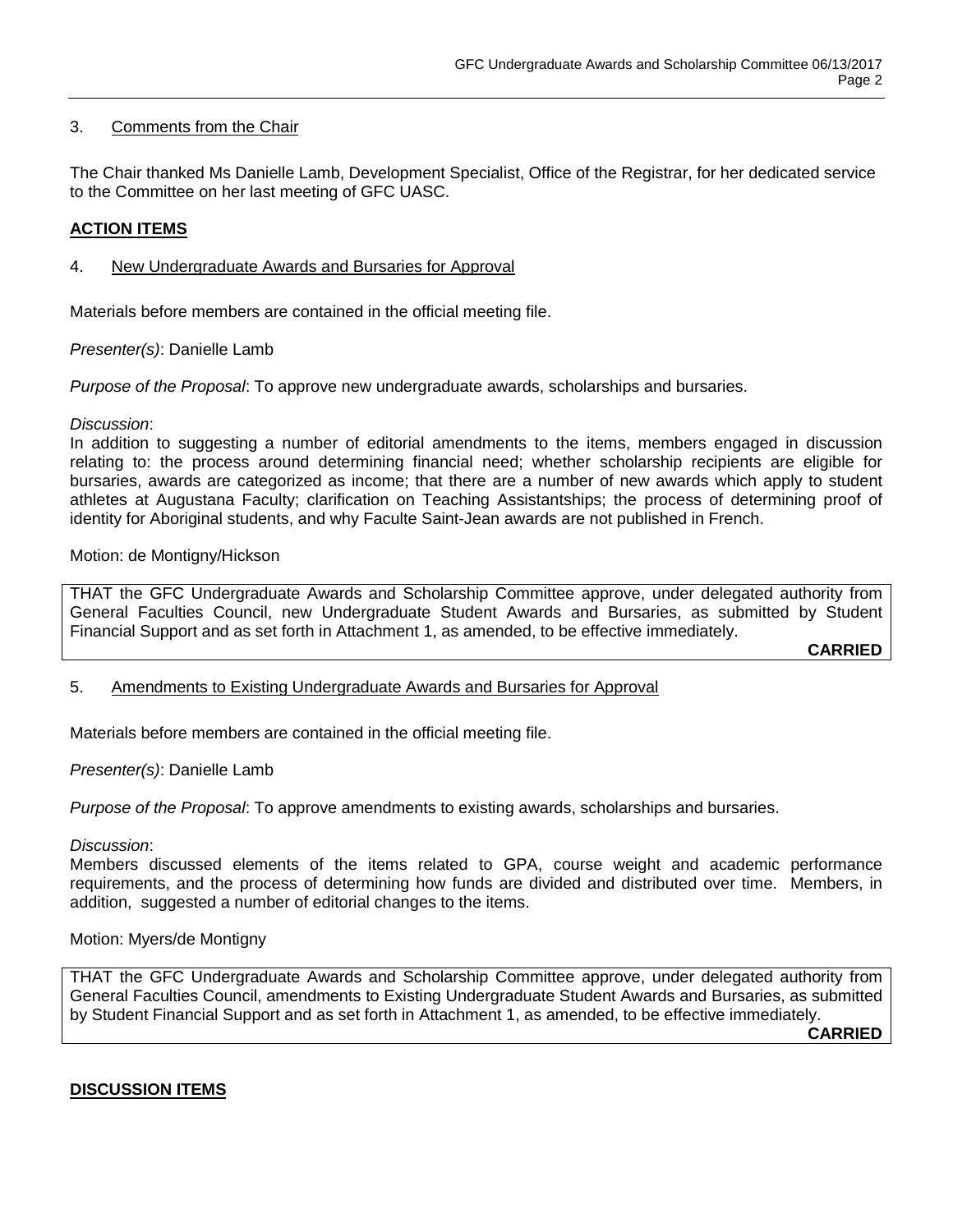#### 6. Report and Recommendations of the ad hoc Committee on Academic Governance Including Delegated Authority with respect to the GFC Undergraduate Awards and Scholarship Committee

Materials before members are contained in the official meeting file.

#### *Presenter(s)*: Amy Tse

*Purpose of the Proposal*: To discuss the Report of the GFC ad hoc Committee on Academic Governance Including Delegated Authority and proposed changes to the Committee's Terms of Reference.

#### *Discussion*:

The Chair provided an overview of the GFC *ad hoc* Committee Report and Recommendations, noting that GFC had approved four foundational documents related to the role and responsibilities of members, committee composition, delegations of authority and procedural rules and had endorsed the final report at the GFC meeting of April 21, 2017.

GFC Secretary Ms Meg Brolley reported that the recommendations included changes to the committee's Terms of Reference to include a stronger link between GFC and its standing committees to more clearly articulate the mandate of the committee. She noted that draft changes to the Terms of Reference as presented would require refinement by the committee prior to being presented at GFC for approval.

During the discussion in relation to the report and recommendations, members discussed the importance of committee orientation for members of UASC and the possible disadvantages of limiting committee membership to GFC members. Members also discussed the role of the Nominating Committee in selecting members for UASC.

The Chair led members through a review of the proposed Terms of Reference.

Initially, members suggested adding the official definitions of all types of awards to the Definitions section of the Terms of Reference.

Members discussed the mandate of the committee, and noted that the committee rarely reviews existing policies governing student awards, but perhaps could beginning in 2017 on a regular basis, as part of the committee work plan. Members also expressed the need to include *For the Public Good* as well as other strategic documents to the Terms of Reference. During this discussion, members sought clarification about how the mandate of the committee could be strengthened to provide the academy with more specific, strategic advice on undergraduate awards and scholarships and the types of awards which would best suit the needs of the students.

In regards to composition of the committee, members suggested applying the Faculty diversity limitations across all categories of membership, and suggested an increase in threshold from one to two representatives from any Faculty. Members determined that three academic staff members from GFC would be the appropriate balance. Members discussed whether the role of the Development Specialist should be formalized within the Terms of Reference.

The Chair thanked members for their comments and stated that this item would be brought back for further discussion.

## 7. Question Period

There were no questions.